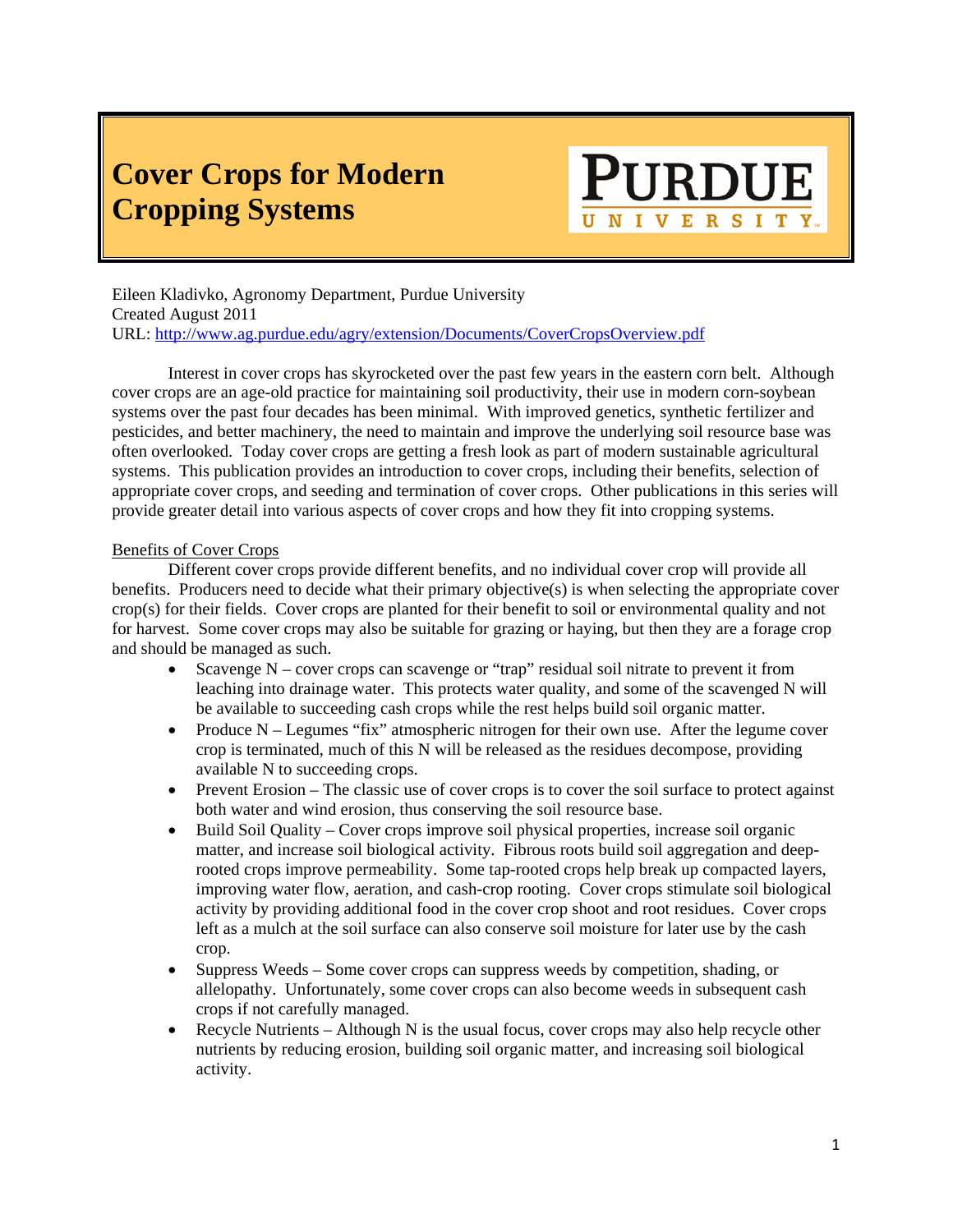- Protect Water Quality cover crops scavenge residual soil N, thereby reducing N losses to drainage water. They also reduce erosion and the losses of phosphorus and pesticides bound to the sediments.
- Enhance Wildlife Habitat cover crops can provide water, cover and food for birds and other wildlife and increase landscape diversity.

#### Selection of Cover Crops

 In addition to deciding the particular benefits or objectives for the cover crop, producers need to consider the following when choosing cover crops:

- Cropping/tillage system what are the available time windows for cover crops in each system; what are the crop types and how compatible are different cover crop types during each window.
- Climate this affects the length of growing season available for the cover crop.
- Soil types/natural drainage class/tile drainage some cover crops tolerate wet or droughty conditions while others do not.
- Simple species vs. mixture simple species are often easier to manage, but a mix of species can provide multiple benefits and improve soil biological activity more quickly.

## Seeding Methods

- Drilling or Split-row Planting These are generally the most reliable seeding methods due to good seed-to-soil contact. The disadvantage is that seeding is delayed until after harvest of the cash crop. Consider earlier maturing cash crop hybrids and varieties to allow more time for cover crop growth in the fall.
- Broadcast seeding with or without shallow incorporation Seed may be broadcast on harvested cropland and shallowly incorporated with harrows or vertical tillage tools that provide fluffing or cutting of crop residues to improve seed-to-soil contact. Broadcast seeding after harvest without incorporation is also possible but will generally be less reliable. Some cover crops such as peas cannot be broadcast as they have very poor establishment with this method.

Aerial seeding/overseeding – Seed may be flown into a standing corn or soybean crop, or broadcast with ground-based high clearance equipment. This allows for earlier seeding and the opportunity for the cover crop to become established before cash crop harvest. The earlier seeding window gives more options of cover crops to choose from. Timing of seeding needs to allow adequate light penetration to the soil surface. The disadvantage of the method is poorer seed-to-soil contact and greater unpredictability due to highly variable moisture conditions in late summer/early fall.

#### Termination of Cover Crops

 Producers should plan in advance for how they will control and terminate the cover crop. Some cover crops have the potential to become weeds and therefore careful planning and management is required.

- Winter-kill some cover crops do not overwinter in our climate, and so the producer generally does not need to plan for termination in the spring. Oats and oilseed radish are two of the more common examples. If the radish is planted too early and goes to seed, or if planted too late and some seed does not germinate before cold temperatures, then some seed may germinate in the spring, but these are readily terminated with herbicides.
- Herbicide Producers should always consult herbicide labels and your state weed control guide for current recommendations on specific chemicals and crops. In general, a nonselective contact or translocated herbicide will effectively terminate cover crops. Some cover crops may need a second herbicide application a few weeks later for improved control. The